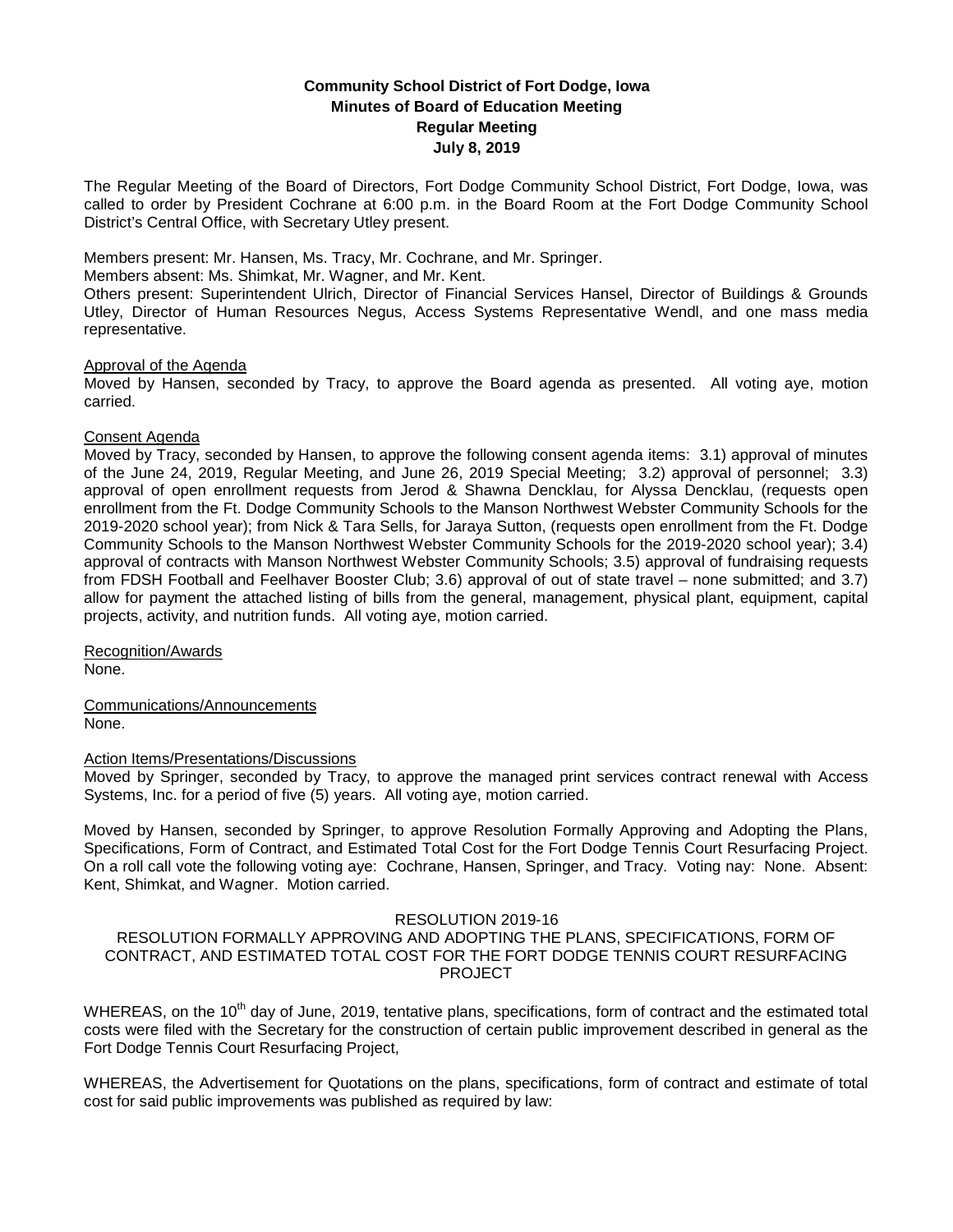NOW, THEREFORE, BE IT RESOLVED BY THE BOARD OF DIRECTORS OF THE FORT DODGE COMMUNITY SCHOOL DISTRICT, FORT DODGE, IOWA:

Section 1. That the said plans, specifications, form of contract and the estimated total cost for the Fort Dodge Tennis Court Resurfacing Project are hereby officially approved and adopted as the plans, specifications, form of contract and estimated total cost for said public improvement, as described in the preamble of this Resolution.

PASSED AND APPROVED on this  $8<sup>th</sup>$  day of July, 2019.

Stuart J. Cochrane President, Board of Directors Fort Dodge Community School District

ATTEST: Adriana Utley Secretary, Board of Directors Fort Dodge Community School District

**CERTIFICATE** 

STATE OF IOWA )

) SS:

#### COUNTY OF WEBSTER )

I, the Secretary of the Board of Directors of the Fort Dodge Community School District in the County of Webster, State of Iowa, do hereby certify that attached is a true and complete copy of the portion of the corporate records of this School District showing proceedings of the Board, and the same is a true and complete copy of the action taken by this Board with respect to the matter at the meeting held on the date indicated in the attachment, and remain in full force and effect, and have not been amended or rescinded in any way; that the meeting and all action were duly and publicly held in accordance with a notice of meeting and a tentative agenda, a copy of which was timely served on each member of the Board and posted on a bulletin board or other prominent place easily accessible to the public and clearly designated for that purpose at the principal office of the Board (a copy of the face sheet of the agenda is attached) pursuant to the local rules of the Board and the provisions of Iowa Code Chapter 21, upon reasonable advance notice to the public and media at least twenty-four hours prior to the commencement of the meeting as required by law and with members of the public in attendance; I further certify that the individuals named possess their respective offices as indicated, that no board vacancy existed except as is stated, and that no controversy or litigation is pending, prayed or threatened involving the incorporation, organization, existence or boundaries of the School District or the right of the individuals named as officers to their respective positions.

WITNESS my hand this  $8<sup>th</sup>$  day of July, 2019.

Adriana Utley Secretary, Board of Directors Fort Dodge Community School District

Director of Buildings & Grounds Utley presented competitive quotations for the Fort Dodge Tennis Court Resurfacing Project from three (3) companies: Pro Track & Tennis, Inc. of Bloomington, NE, in the amount of \$71,700.00; Tennis Courts Unlimited, Inc. of Nebraska City, NE, in the amount of \$57,348.00; and Midwest Tennis & Track of Dennison, IA, in the amount of \$75,450.00. The recommendation was to accept the low bid from Tennis Courts Unlimited, Inc. of Nebraska City, NE, in the amount of \$57,348.00.

Moved by Hansen, seconded by Tracy, to accept the low bid for the Fort Dodge Tennis Court Resurfacing Project from Tennis Courts Unlimited, Inc. of Nebraska City, NE, in the amount of \$57,348.00. All present voting aye, motion carried.

Moved by Springer, seconded by Hansen, to approve Resolution Making Award of Construction Contract to Lowest Responsive, Responsible Bidder for the Fort Dodge Tennis Court Resurfacing Project. On a roll call vote the following voting aye: Hansen, Springer, Tracy, and Cochrane. Voting nay: None. Absent: Kent, Shimkat,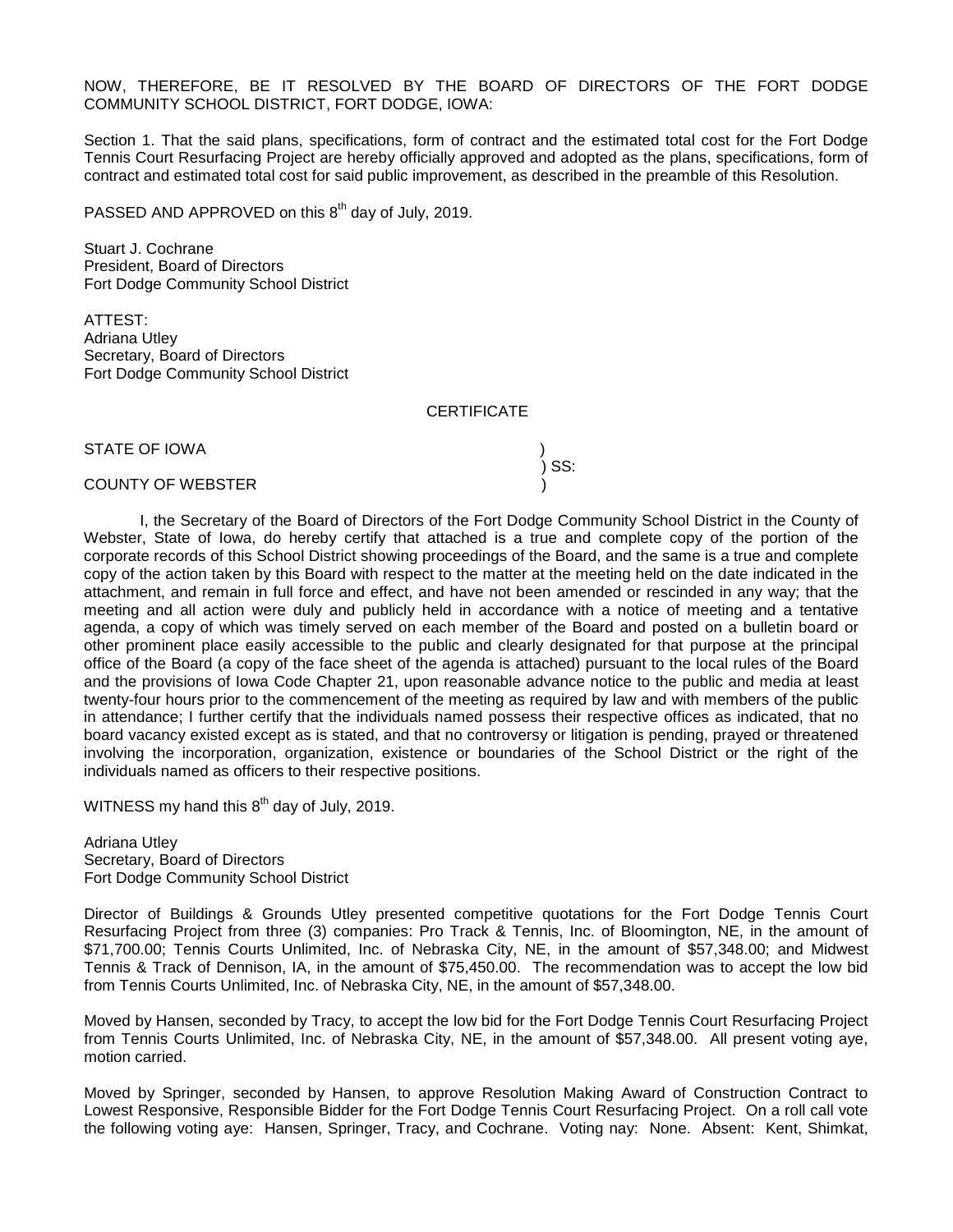and Wagner. Motion carried.

#### RESOLUTION 2019-17 RESOLUTION MAKING AWARD OF CONSTRUCTION CONTRACT TO LOWEST RESPONSIVE, RESPONSIBLE BIDDER FOR THE FORT DODGE TENNIS COURT RESURFACING PROJECT

BE IT RESOLVED BY THE BOARD OF DIRECTORS OF THE FORT DODGE COMMUNITY SCHOOL DISTRICT, FORT DODGE, IOWA:

Section 1. That the following quotation for the Fort Dodge Tennis Court Resurfacing Project*,* described in the plans and specifications heretofore adopted by this Board, is accepted, the same being the lowest responsive, responsible quotation received for such work, as follows:

| Contractor: | <b>Tennis Courts Unlimited</b> | of Nebraska City, NE |
|-------------|--------------------------------|----------------------|
|             |                                |                      |

Amount of quotation: \$57,348.00 

Portion of project: All

Section 2. That the President and Secretary are hereby directed to execute a contract with the contractor for the construction of the public improvements, such contract not to be binding on the District until approved by this Board.

PASSED AND APPROVED, this  $\frac{8^{th}}{10^{th}}$  day of July , 2019.

Stuart J. Cochrane President, Board of Directors Fort Dodge Community School District

ATTEST: Adriana Utley Secretary, Board of Directors Fort Dodge Community School District

**CERTIFICATE** 

) SS:

STATE OF IOWA )

COUNTY OF WEBSTER )

I, the Secretary of the Board of Directors of the Fort Dodge Community School District in the County of Webster, State of Iowa, do hereby certify that attached is a true and complete copy of the portion of the corporate records of this School District showing proceedings of the Board, and the same is a true and complete copy of the action taken by this Board with respect to the matter at the meeting held on the date indicated in the attachment, and remain in full force and effect, and have not been amended or rescinded in any way; that the meeting and all action were duly and publicly held in accordance with a notice of meeting and a tentative agenda, a copy of which was timely served on each member of the Board and posted on a bulletin board or other prominent place easily accessible to the public and clearly designated for that purpose at the principal office of the Board (a copy of the face sheet of the agenda is attached) pursuant to the local rules of the Board and the provisions of Iowa Code Chapter 21, upon reasonable advance notice to the public and media at least twenty-four hours prior to the commencement of the meeting as required by law and with members of the public in attendance; I further certify that the individuals named possess their respective offices as indicated, that no board vacancy existed except as is stated, and that no controversy or litigation is pending, prayed or threatened involving the incorporation, organization, existence or boundaries of the School District or the right of the individuals named as officers to their respective positions.

Dated July  $8^{th}$ , 2019.